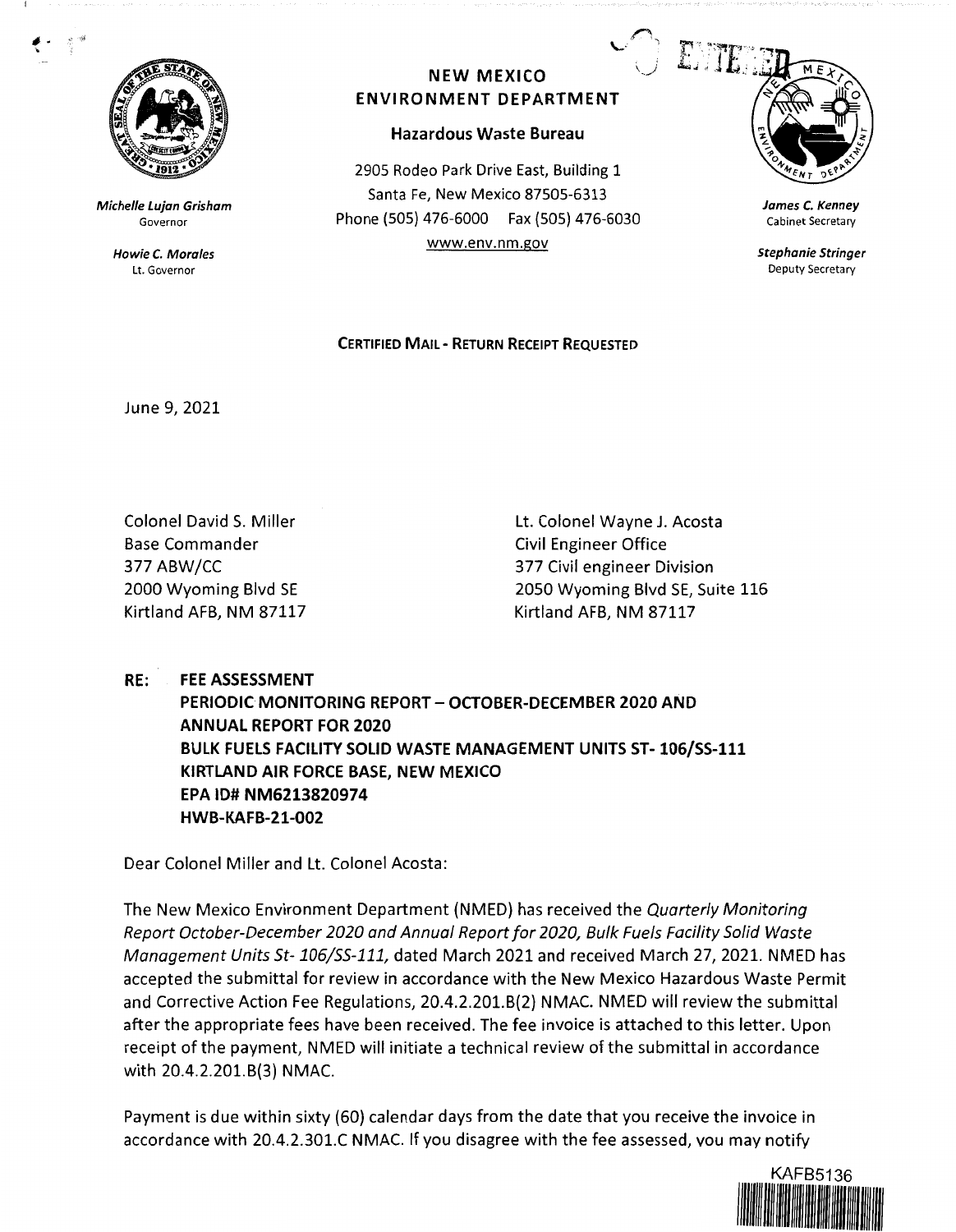Col. Miller and Lt. Col. Acosta June 9, 2021 Page 2 of 2

NMED in writing, at the address above, of the intent to appeal the invoice under the provisions of 20.4.2.302.A NMAC.

If payment is by check, then you must provide the invoice number on the check. If payment is transmitted electronically, then you must submit a letter to Mr. Dave Cobrain, NMED Hazardous Waste Bureau, indicating the invoice number, payment amount, and the assessed activity prior to transferring funds.

If you have any questions regarding this letter, please contact Ben Wear of my staff at (505) 476-6041.

Sincerely,

Dave Cobrain Program Manager Hazardous Waste Bureau

cc: B. Wear, NMED HWB S. Clark, KAFB K. Lynnes, KAFB

File: KAFB 2021 Bulk Fuels Facility Spill and Reading